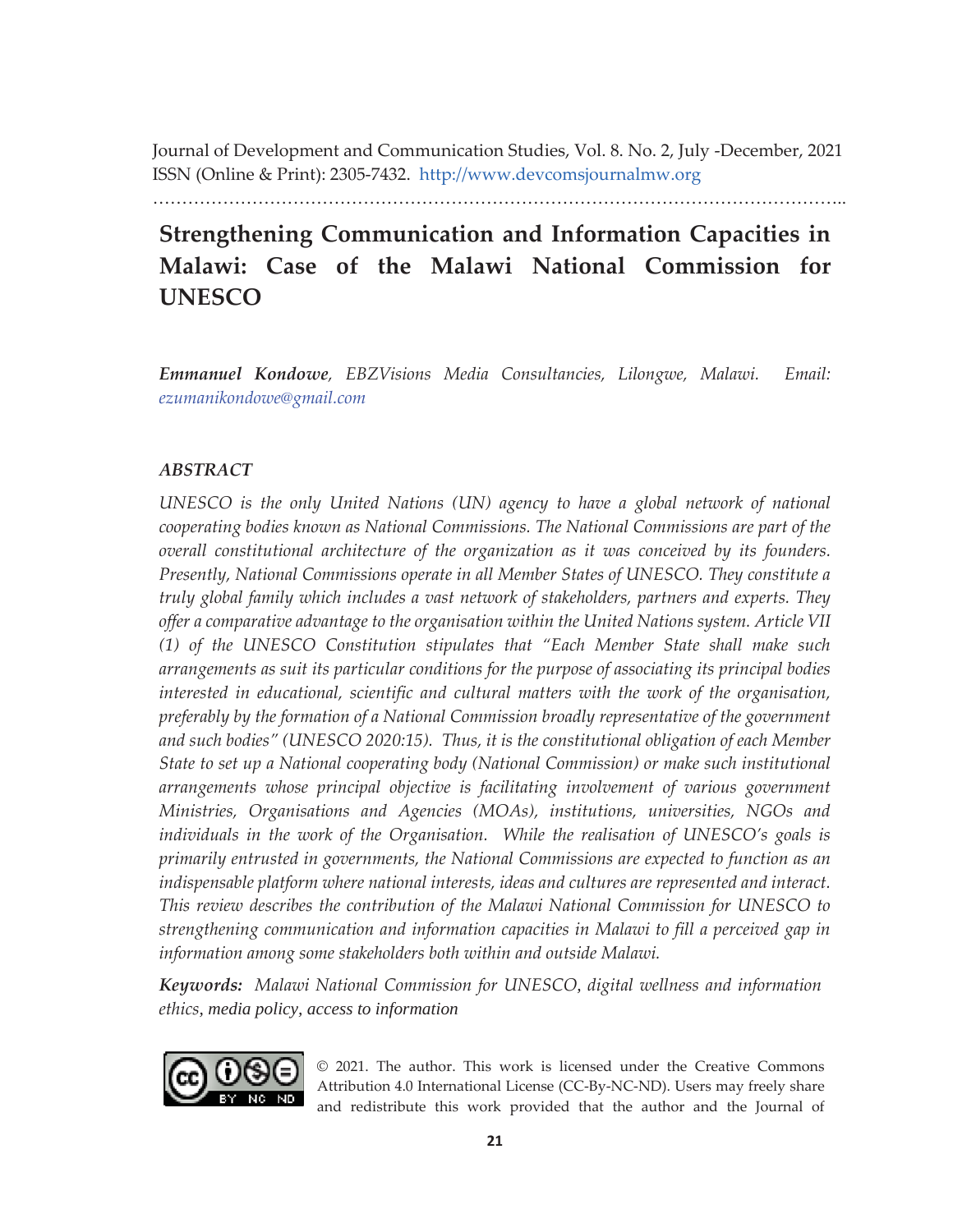Development and Communication Studies are fully acknowledged. Users may not tweak or remix and offer this work for sale. The full license may be accessed at https://creativecommons.org/licenses/ by-nc-nd/4.0/

To cite this article: Kondowe, E (2021), Strengthening Communication and Information Capacities in Malawi: Case of the Malawi National Commission for UNESCO, *Journal of Development and Communication Studies*, *8(2); 21- 36. https://dx.doi.org/10.4314/jdcs.v8i2.2* 

#### **Introduction**

The Constitution of the United Nations Educational Scientific and Cultural Organisation (UNESCO) was adopted on 16 November, 1945 and has been amended by the General Conference 23 times since then. The last amendment was in November 2019.

UNESCO is the only United Nations (UN) agency to have a global network of national cooperating bodies known as National Commissions. The National Commissions are part of the overall constitutional architecture of the organization as it was conceived by its founders. Presently, National Commissions operate in all Member States of UNESCO. They constitute a truly global family which includes a vast network of stakeholders, partners and experts. They offer a comparative advantage to the organisation within the United Nations system.

Article VII (1) of the UNESCO Constitution stipulates that "Each Member State shall make such arrangements as suit its particular conditions for the purpose of associating its principal bodies interested in educational, scientific and cultural matters with the work of the organisation, preferably by the formation of a National Commission broadly representative of the government and such bodies" (UNESCO 2020:15). Thus, it is the constitutional obligation of each Member State to set up a National cooperating body (National Commission) or make such institutional arrangements whose principal objective is facilitating involvement of various government Ministries, Organisations and Agencies (MOAs), institutions, universities, NGOs and individuals in the work of the Organisation.

While the realisation of UNESCO's goals is primarily entrusted to governments, the National Commissions are expected to function as an indispensable platform where national interests, ideas and cultures are represented and interact.

## **The Malawi National Commission for UNESCO**

The Malawi National Commission for UNESCO was established on 23rd March, 1979 through Malawi Government Gazette No. 375, thus complying with Article VII of UNESCO's Constitution. Currently, it is classified as a quasi-statutory organisation as its establishment is not directly backed by an Act of Parliament. The aim of this article is to describe the contribution of the Malawi National Commission for UNESCO (hereinafter the Commission) to strengthening communication and information capacities in Malawi. This has been motivated by a perceived gap in information that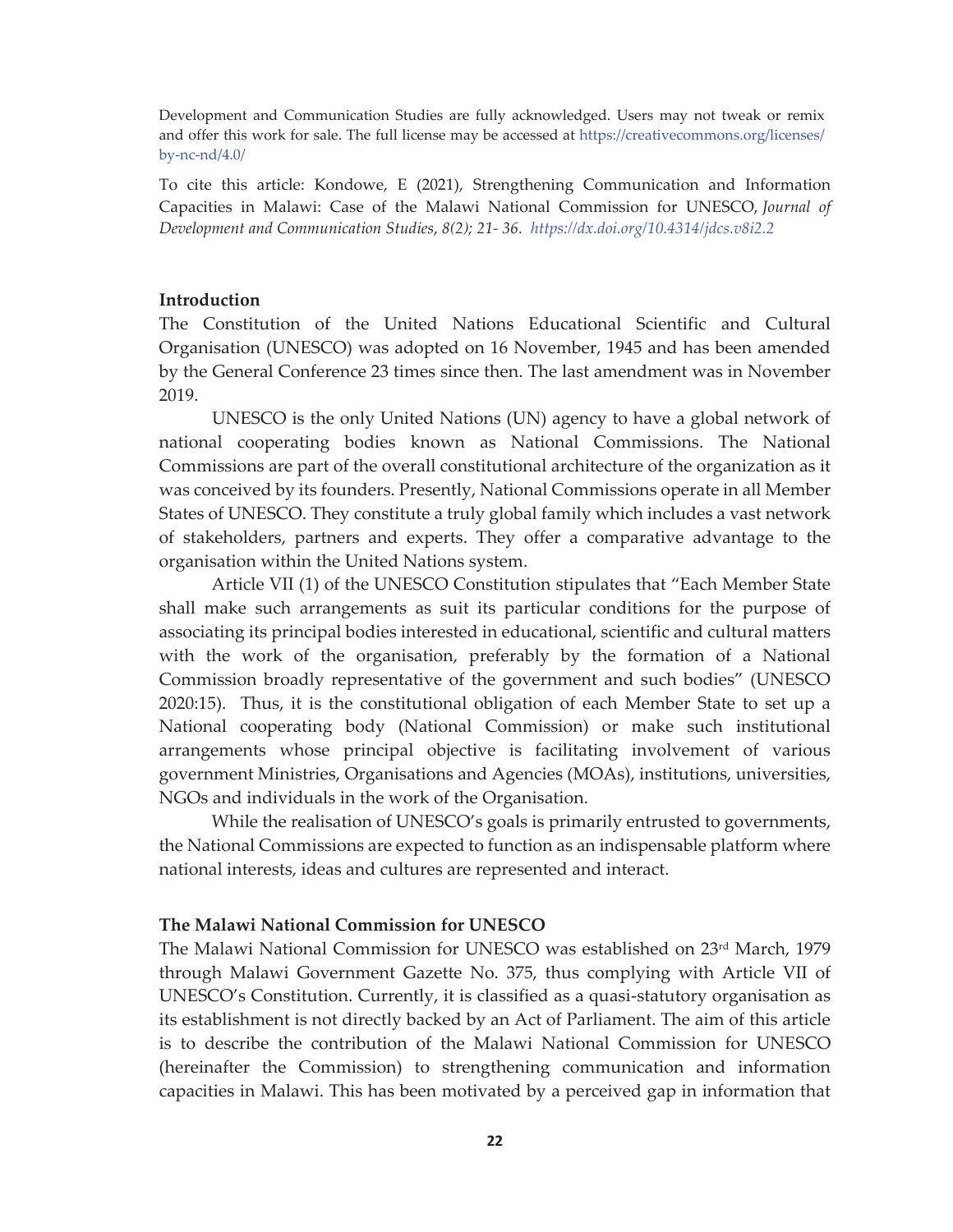exists among some stakeholders both within and outside the country, who are important for the work of the Communication and Information Sector despite numerous activities that have been carried out and publicised.

Even though communication and information are not acknowledged in the acronym UNESCO, they have been part and parcel of the organisation from its inception. In a world that solidly affirms the value of freedom of expression, freedom of the press and access to all types of information, it is not surprising that UNESCO's Communication and Information Sector has steadily grown in importance and impact. Article I (2) (a) of UNESCO's Constitution states that in order to realise its purpose the organisation will "Collaborate in the work of advancing the mutual knowledge and understanding of peoples, through all means of mass communication and to that end recommend such international agreements as may be necessary to promote the free flow of ideas by word and image" (UNESCO 2020:6).

The Commission in Malawi has not been left behind in seizing the opportunity to strengthen communication and information capacities in Malawi so that the country derives the maximum benefit possible from opportunities offered by UNESCO's programming. It has made significant contributions in shaping Malawi's media landscape.

## **Support to public policy and legislative related processes**

The Commission's interventions have been at both the policy level and the legislative level. At the policy level, it has been through providing financial and technical support for the development of the media policy and from the legislative point of view, it has been through financial support to identify pieces of legislation that are potential obstacles to the operation of the media in Malawi as well as popularising the Access to Information legislation.

#### **Support for the formation of the media policy for Malawi**

#### *Defining public policy*

It is important, before detailing some activities that the Commission has supported in the context of the development of the Malawi media policy, to discuss, however briefly, definitions of public policy offered by some authors, if only to situate policy issues in academic discourse and appreciate the aims and importance of public policy documents. Like the definition of any concept, defining the term public policy is not a simple exercise. Torjman (2005) seems to share this view when he states that there is no simple answer to the question 'What is policy?' as it transcends multiple sectors of government action. "Public policy determines the quality of the air we breathe and the water we drink. It affects the food we eat-how it is harvested, where it is distributed and sold, and how much we pay" (Torjman 2005:1).

According to Anyebe (2018), merely defining public policy as what government intends to do to achieve certain goals is not satisfactory as it makes public policy look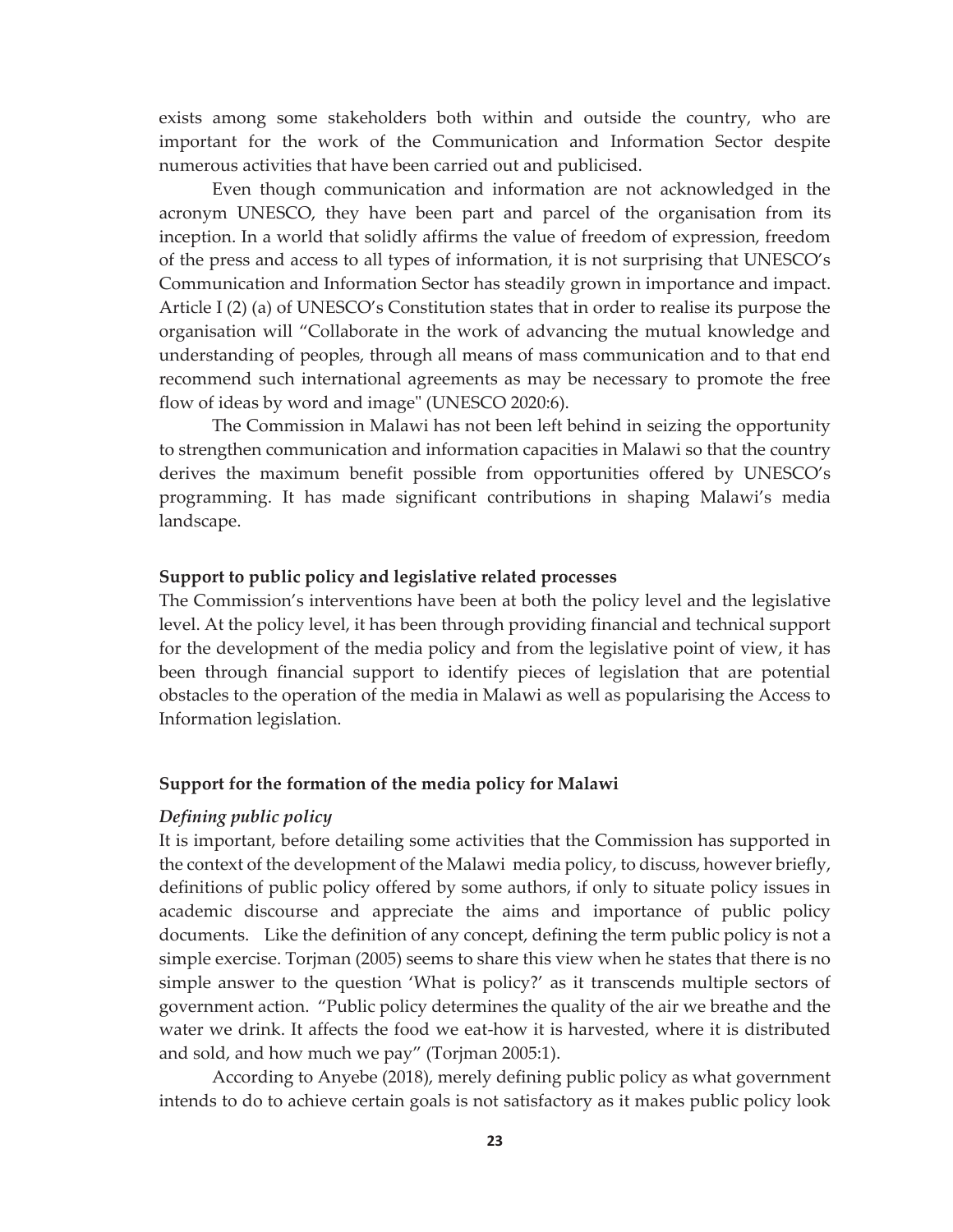like a mere decision or a simple declaration of intentions, wishes, principles, or expression of desires. His view is that "Public policy should mean actual resource allocation presented by projects and programmes designed to respond to perceived public problems and challenges requiring government action for their solution. That is, it should mean hard patterns of resource allocation presented by projects and programmes designed to respond to perceived public demands" (Anyebe 2018:8). This is an important observation especially for Malawi, a country that has built a commendable reputation for producing quality documents that are either just piled to gather dust or are half-heartedly implemented due to lack of resource allocation.

Swanepoel (2002:6) is one of those who provide a simplified definition of public policy as "a set of measures (or behaviours) enacted by government to redress some problematical situation or to achieve a certain goal". An even shorter version focusing on the objective is advanced by Torjman (2005:4) who states that "In a nutshell, public policy seeks to achieve a desired goal that is considered to be in the best interest of all members of society". There are several other definitions. An interesting one is the one advanced by Anderson (1984:2-3) who defines policy as "a proposed course of action of a person, group or government within a given environment providing obstacles and opportunities which the policy was proposed to utilise and overcome in an effort to reach a goal or realise an objective or a purpose". As Swanepoel (2002) aptly puts it, one important aspect of the definitions is whether it focuses on the descriptive or normative point of the concept of public policy. In other words, the question becomes whether the definition looks at what a public policy is in real life or what it is supposed to be. Apart from that the definitions cited above incorporate, in one way or the other, goals, methods and strategies.

#### *Proposed media policy 2003*

Following the adoption of the 1995 Constitution through which Malawi reverted to a multiparty political system, it became all too apparent that there was an urgency for practically all sectors of government to talk to the provisions of the Constitution. By 2003, Malawi had made major strides in the liberalisation of the media but it was apparent that the area of media policy was still developing. It was due to the absence of a policy specifically setting up democratic parameters for safeguarding media freedom and integrity that the Government of Malawi decided to formulate a media policy.

In 1996 Government had formulated a policy. Somehow that policy was never implemented. It remained shelved until 2002 when UNESCO approved a request for financial assistance towards the formulation of a media policy. Following consultations between the Commission and the Ministry of Information, it was decided to revisit the 1996 policy instead of coming up with a completely new one. Consequently, a technical working group was established and it met at Boadzulu Holiday Resort from 16-18 March 2003. Institutions on the technical group were the Ministry of Information, the Malawi Communications Regulatory Authority (MACRA), the National Media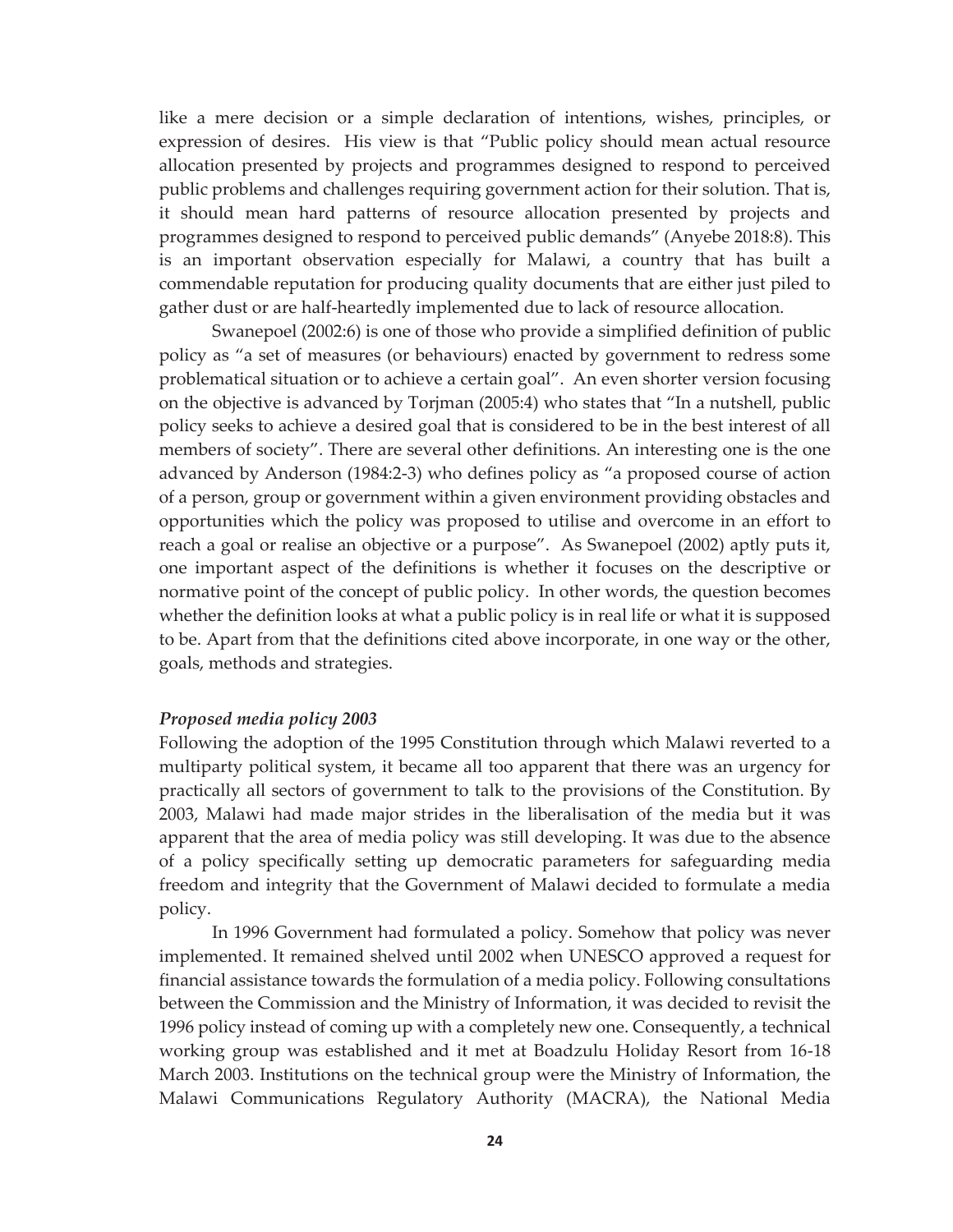Institute of Southern Africa (NAMISA) as MISA-Malawi was known then, the Media Council of Malawi, the Malawi Polytechnic, and the Commission. The final product of the working meeting of the Technical Committee was the Draft Media Policy which was reviewed by stakeholders at the Shire Highlands Hotel Consultation which took place from 5-6 June 2003. At the end of the consultation participants adopted a draft of the Malawi Media Policy of 2003.

Another meeting now organised by the Ministry of Information was held in 2006. It revised the 2003 policy which was once again not implemented. Former Director of Information, Gideon Munthali, indicated in a phone conversation in 2018 that what still exists is the 2006 policy which is being revised. This author is not aware of the latest developments on the issue.

# **Policy analysis and consultation on the integration of communication and information policies**

Considering the goals, objectives and purposes of policies, it is only proper that they should be formulated in such a way that they constitute a clear, unambiguous and coherent guide. That is why the Commission sought some assistance from UNESCO to evaluate some policies in the Communication and Information Sector in Malawi. This was one way of determining the effectiveness of processes that led to their formulation. The evaluation was also one way of establishing whether or not the policies had common aspects that could make it possible to integrate them into two or one documents. This followed the observation that there was a proliferation of policies in the communication and information sector.

The Draft Media Policy (2003) and the Communications Sector Policy 1998 were singled out for evaluation. The main recommendation of the evaluation of the Draft Media Policy (2003) were that it should be maintained separate from the Communications Sector Policy as the overlaps were minimal and did not therefore justify merging. The main finding of the evaluation of the Communications Sector Policy (1998) was that there was need to put in place mechanisms for ensuring that chief executives for the Malawi Communications Regulatory Authority (MACRA), Malawi Broadcasting Corporation (MBC) and Television Malawi (TVM) were adequately protected from political manipulation. Appointment through the Public Appointments Committee (PAC) of Parliament was considered to be one option. Another aspect of this initiative was consultations with the Ministry of Information, TVM, MBC and MACRA. One important recommendation that came out of interviews with management of MBC and TVM was the need to merge MBC and TVM both of which were getting Government subvention. No justification was established to depart from the practice in other countries.

### **Emergence of Community Radio Broadcasting**

Literature shows that various political, social and regulatory developments have catalysed the recent emergence of community radio broadcasting in various countries.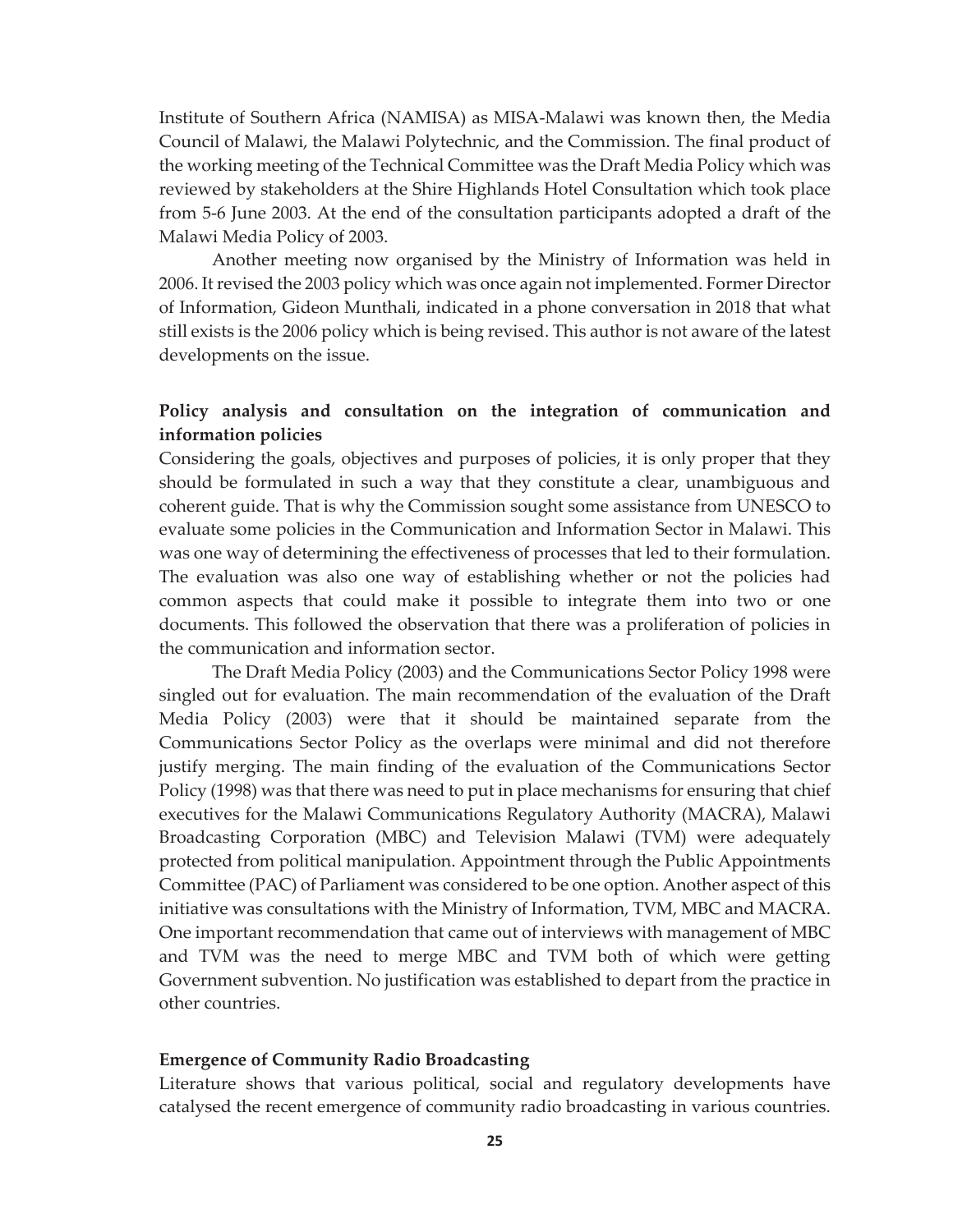In some cases the emergence of community radios has been influenced by international organisations agendas for use of community radios as tools for promoting and supporting socio-economic development. However, the general pattern appears to show links to efforts by interest groups or development partners or both and presence of favourable legislation mainly constitutional provisions.

## **Defining community radio broadcasting**

There are various definitions of community radio. Some have been advanced by different authors or groups while other definitions have been legally determined by pieces of legislation. It could be argued that definitions fall into two groups namely the academic definitions advanced by scholarly literature and operational definitions set as standards by legislation. Seneviratne (2011:132) defines a community radio station as "one that is operated in the community, for the community, about the community and by the community". The author further states that the community can be territorially or geographically bounded or it can be a group of people with common interests who might be geographically separated. The idea of a geographically bounded community is also shared by Pandey (2010) who observes that since a community radio implies that people should have access to it, the communities need to be geographic entities that can be reached by the signal from the radio.

#### **Importance of community radio**

Community radio enables individual community members identify with and own development initiatives taking place in their communities. Studies carried out to establish the importance of community radios have mostly shown that community radio is an important instrument for the participation of individuals in the activities of their communities. One such study was conducted by the Association of Community Radio Broadcasters (AMARC). The objective was to identify challenges to the positive impact of community radio and to find the best possible ways to enhance its role in poverty reduction, development, inclusiveness and democracy building in local communities. The study showed that communities see community radios as a means of expressing their own issues, concerns, cultures and languages (AMARC 2007).

Osman (2008) carried out a case study of some community radio stations in Malawi to explain the state of practice of community radio in Malawi and its impact on grassroots audiences. Among his conclusions was the fact that community radios enable citizens to debate and discuss issues important for the communities and that it enhances political participation. He also concluded that community radio broadcasting can help local government institutions by providing a conducive atmosphere for operating transparently. Banda (2004:60) points at clear "geographic and societal (including linguistic) necessities for the expansion and development the community radio sector".

Following their study of seven community radio stations in Ghana, Diedong and Naaikuur (2012) established that community radios made it possible for people to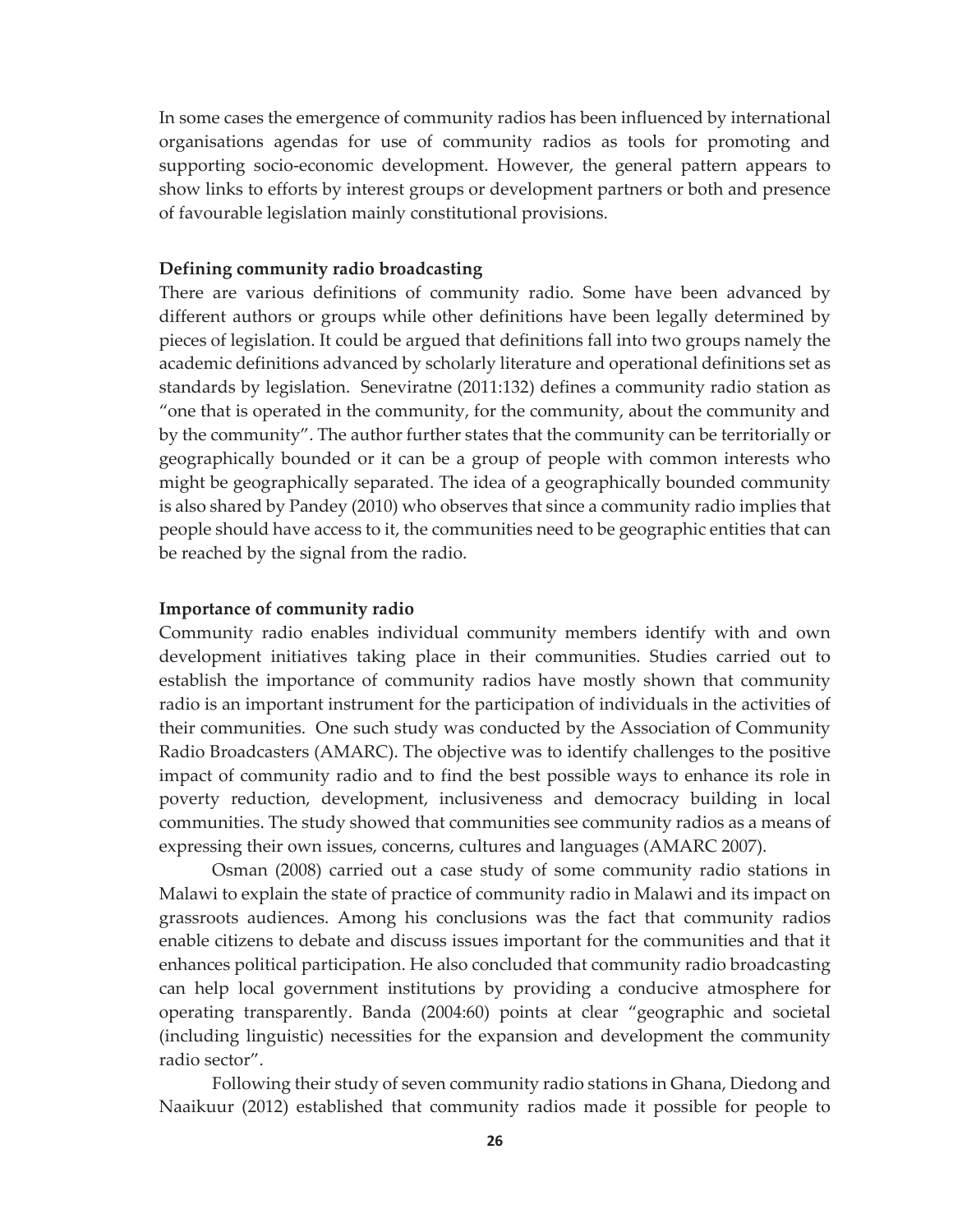understand their rights and responsibilities with regard to natural resources which resulted in sustainable use of the resources. The study also established that the community radio facilitated innovative approaches to the process of communication by making it possible for listeners to intelligently use the media and discuss important issues using local languages.

The authorities in Malaysia were of the view that community media should be considered a very important part of a decentralised democratic process as ownership is with locals making broad public participation possible. However, they were of the view that for the radios to flourish, there had to be a "democratic government strong enough not to be threatened by the proliferation of alternate political views that might be projected through these channels" (Magpanthong & McDaniel, 2011:125).

In an examination of Bush Radio and Radio Zibonele in South Africa, Olorunnisola (2002) observed that both stations were used as channels for dissemination of information on daily issues about the communities they serve in an interactive way. They also facilitated the acquisition of knowledge for navigating the multiracial democratic culture. "In post-independent Zimbabwe, the re-emergence clandestine radio provided opportunities for individuals and groups generally excluded by mainstream government controlled media to discuss various issues" (Moyo 2010:34).

It is evident from the literature cited here that community radio broadcasting is mostly considered an important tool for various social, political and developmental endeavours. It is important therefore that its potential be fully and effectively exploited by communities.

#### **Community radio broadcasting in Malawi**

### *Status of the broadcasting sector*

Malawi's broadcasting sector has made considerable progress. The monopoly previously enjoyed by the public national broadcaster that has so far been a government radio for the party in power, even over twenty-five years after the multiparty general elections of 1994, Malawi Broadcasting Corporation (MBC), is no longer there. Private national broadcasters, national community of interest broadcasters and geographic community radio broadcasters have since emerged, thanks to the initiatives of various organisations (including political parties) and individuals. One of the sub-sectors that has gained popularity is community radio broadcasting.

Undoubtedly one of the major players in the emergence of the community radio broadcasting sector in Malawi is the Commission whose efforts started with the establishment Dzimwe Community Radio Station in 1998. It was the first geographical community radio station in Malawi and was established with financial and technical assistance from UNESCO through the Commission. The assistance followed a submission under the programme that was called "Women speaking to women". The objective of this particular programme was to give rural women a platform from which they could articulate challenges they face in their communities and together identify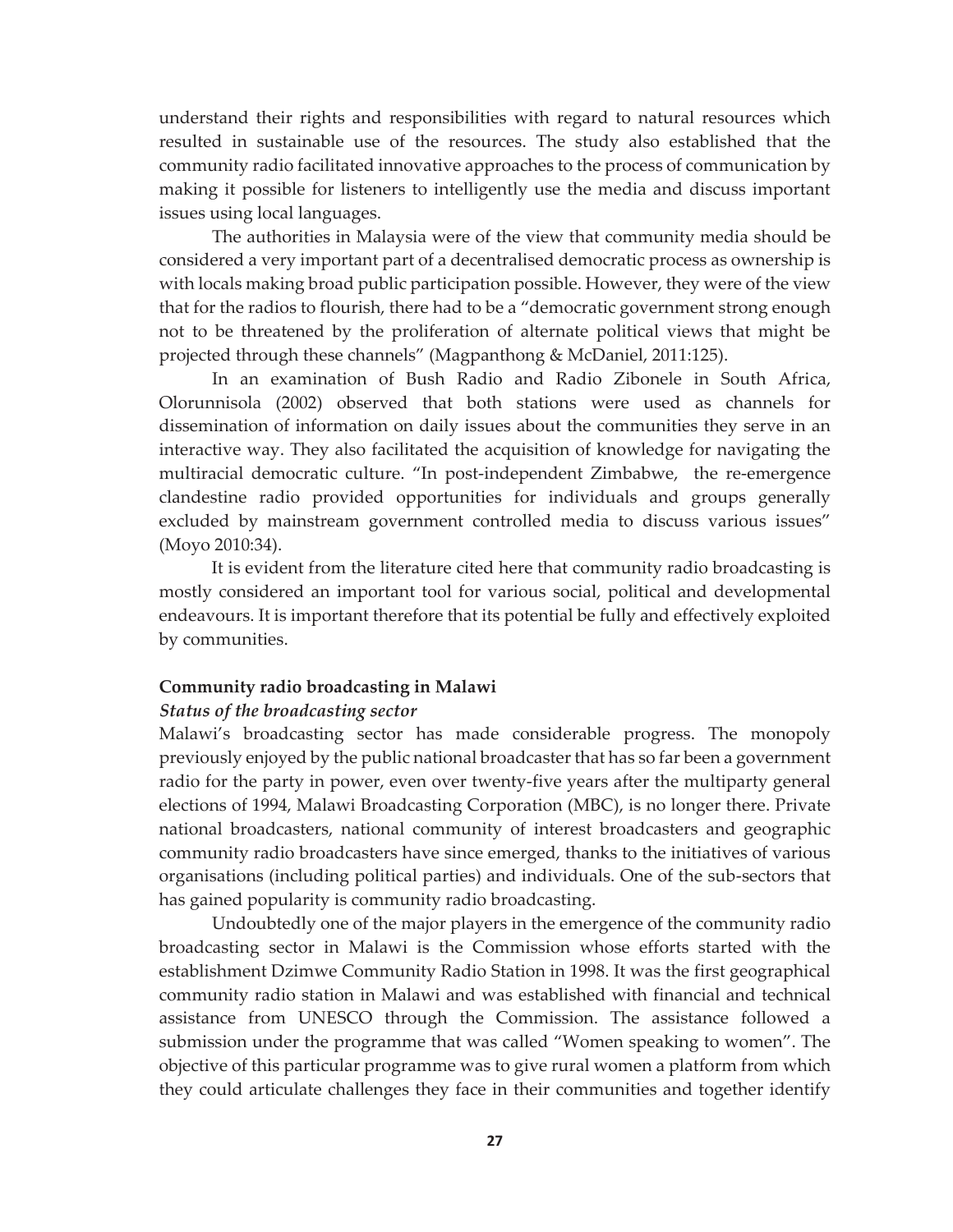ways of effectively facing such challenges. The project document which the Commission developed identified the Malawi Media Women's Association (MAMWA) as implementers of the project. It was considered important to have a group of professional women who could impart broadcasting skills to the rural women in Monkey Bay and eventually hand over the radio station to the rural women after an adequate transfer of knowledge and skills.

## *Request submission method*

While the document that established Dzimwe Community Radio Station was developed at the initiative of the Commission, documents for the other five were developed following requests by members of the communities. For all radio stations the District Development Committees were made part of the process of establishing the radio so as to avoid political interference and individualisation of the radio projects. In that context, it did not matter who submitted the project as long as it was submitted through the office of the District Commissioner or it was understood that it was for the community.

At a needs assessment study conducted in preparation for a training workshop in 2017, it was established that apart from Usisya Community Radio Station which did not provide any information on whether or not the community was consulted prior to the establishment of the radio, the other five indicated that the communities were consulted (Malawi National Commission for UNESCO 2017). At the writing of this article, there were six community radio stations established with financial and technical assistance from UNESCO through initiatives of the Commission. These community radio stations are Dzimwe (Monkey Bay), Nyanthepa (Nsanje), Nkhotakota (Nkhotakota), Likoma (Likoma and Chizumulu Islands), Chirundu (Nkhata Bay) and Usisya (Nkhata Bay).

## *Benefits*

All these community radios were established "to afford rural communities and especially the disadvantaged in those communities like women and the youth, the opportunity to access and share information for their individual benefit and for the development of their communities" (Malawi National Commission for UNESCO and Editions Afrique Océanie, 2006:90).

## **Challenges**

During one of the training sessions for the community radios, participants identified the following as some of the challenges they face:

- 1. Lack of stability in funding sources;
- 2. Increased competition following the establishment of many radio stations some with signals that reach the areas where the community radios are;
- 3. High staff turnover;
- 4. Limited coverage due to technical problems associated with equipment;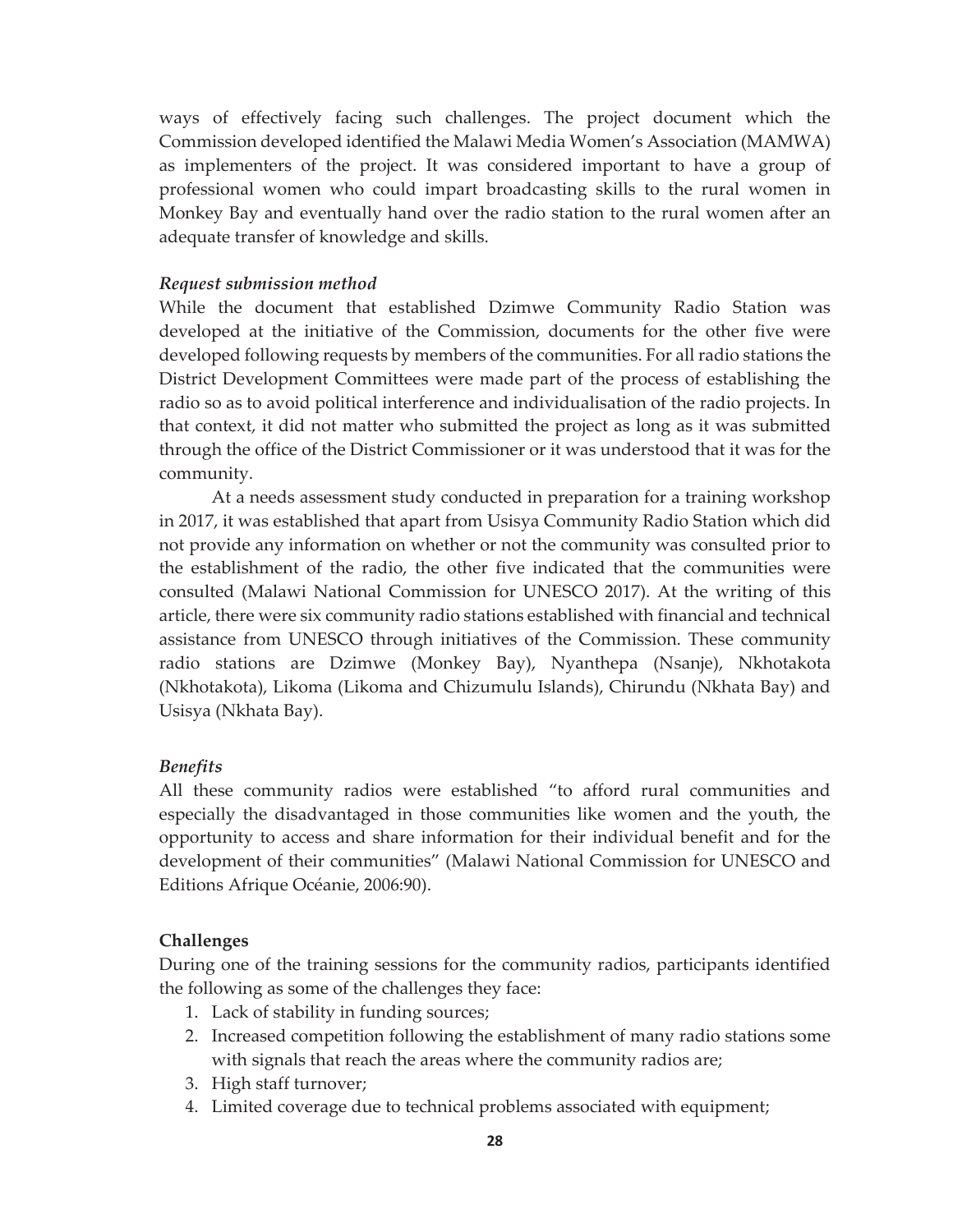- 5. Boards that do not seem to understand their roles;
- 6. Power problems resulting in radios frequently going off air;
- 7. Lack of reliable means of transport; and
- 8. Poorly resourced in terms of ICTs

It is, however, not all doom and gloom. Dzimwe Community Radio Station now has its own purpose-built building and has established cooperation with several partners. Nkhotakota Community Radio Station has won some MISA Malawi Awards and has bought a vehicle and a generator. Nyanthepa Community Radio Station has secured a generator and a motor cycle and has also established some partnerships.

# **Support to the Department of Journalism and Media Studies at the Malawi Polytechnic**

The Commission was one of the first organisations to support the degree programme introduced by the Department of Journalism and Media Studies at the Malawi Polytechnic then part of the University of Malawi. The first support was purchase of computers for use by students in the department. The assistance was provided by UNESCO's International Programme for the Development of Communication (IPDC) in 1998.

The Commission later purchased books and published on the history, progress and prospects of journalism in Malawi. This assistance was provided to enhance the capacity of the Malawi Polytechnic to offer high quality media training and journalism education and also to publish a book on journalism that would talk about Malawi. The book that was eventually published, thanks to the collaboration between the Commission and the Polytechnic, is titled *Journalism Practice in Malawi: History, Progress and Prospects*. It is being used in many journalism programmes in Malawi and beyond as an authoritative source on Malawian journalism.

# **ICT skills for young journalists for researching information on education, science, social and human sciences, culture and communication and information**

The purpose of the activity was to assist journalists in Malawi keep pace with technological advances relevant to the practice of journalism in today's globalised society. In line with this need, the objectives were to impart email and Internet surfing skills; to impart skills in researching issues pertaining to education, science, social and human sciences, culture and communication and information and promote intersector collaboration.

## **Capacity building activities**

The Commission has been organising a many capacity building activities for journalists and other groups such as Parliamentarians and the Malawi Police service on the role of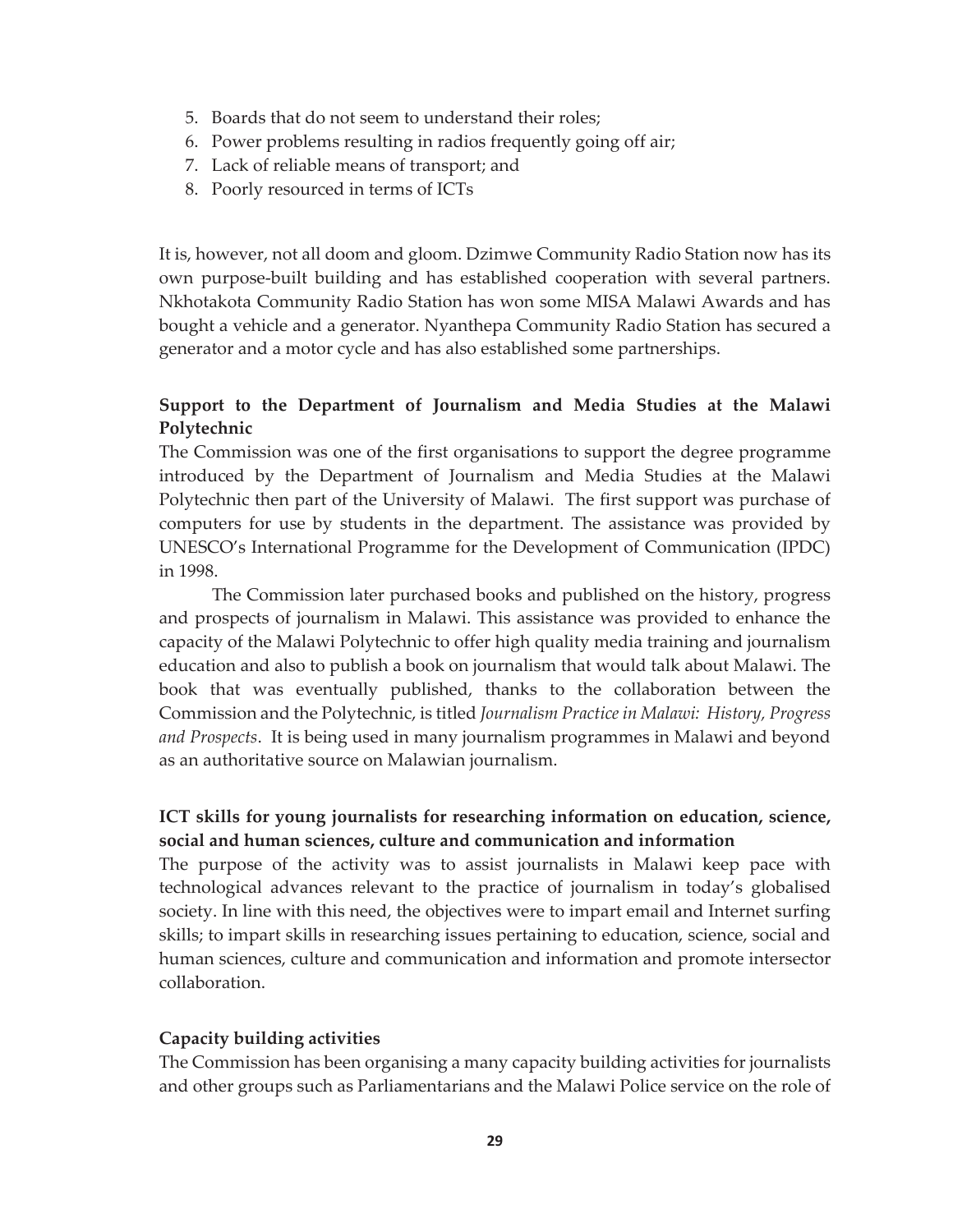the media. These activities have mainly focused on capacity building intended to strengthen the professional capacities of journalists. A few will be highlighted here.

# **Capacity building for the media**

## *Training seminar for the independent media in Malawi*

This seminar was organised in the days when the country was preparing for elections that would bring back a multiparty-system of Government. At that time the independent media were considered such in the sense that they were offering alternative view points to the political establishment. Normally, working with such media would have been considered oppositional to the political establishment. It is the author's belief that the Malawi National Commission for UNESCO was able to get away with such activities because of the name UNESCO at a time when the political establishment would have been wary of antagonising the international community further. Many, especially politicians, did not and still do not, understand how UNESCO is operationally structured.

# *Training seminar for Malawi Broadcasting Corporation (MBC) and Malawi Television Malawi (TVM) managers*

This workshop took place in 2005. It was conceived following the licencing of MBC and TVM as public broadcasters which licencing meant that the two media houses had to embrace and follow the philosophy of public broadcasting as opposed to state broadcasting. Accordingly, the objectives of the workshop were to:

- 1. promote awareness by public broadcasting managers of the need for editorial independence;
- 2. create an appreciation of the uniqueness of public service broadcasting; and
- 3. enable managers reassess their role in light of the change from state broadcasters to public service broadcasters.

## *Second media workshop on monotheistic religions*

The workshop was part of the UNESCO programme for the promotion of dialogue amongst the major civilisations and religions of the world. The promotion of dialogue in the service of peace-in order to construct the defences of peace in the minds of men (UNESCO 1945) [the phrase has now been changed to *construct the defences of peace in the minds of men and women*]- is one of the main themes of UNESCO's mission. UNESCO sponsored the workshop in order to help and encourage people in the media in their vital role of promoting tolerance and understanding by overcoming what elsewhere has been described as 'the still prevailing ignorance of each other's ways and lives' among peoples of different faiths. The main objective of this activity was to equip participants with relevant information about the main beliefs and practices of Christians and Moslems, with the emphasis on what they share and where they differ and also about variety within the two religions.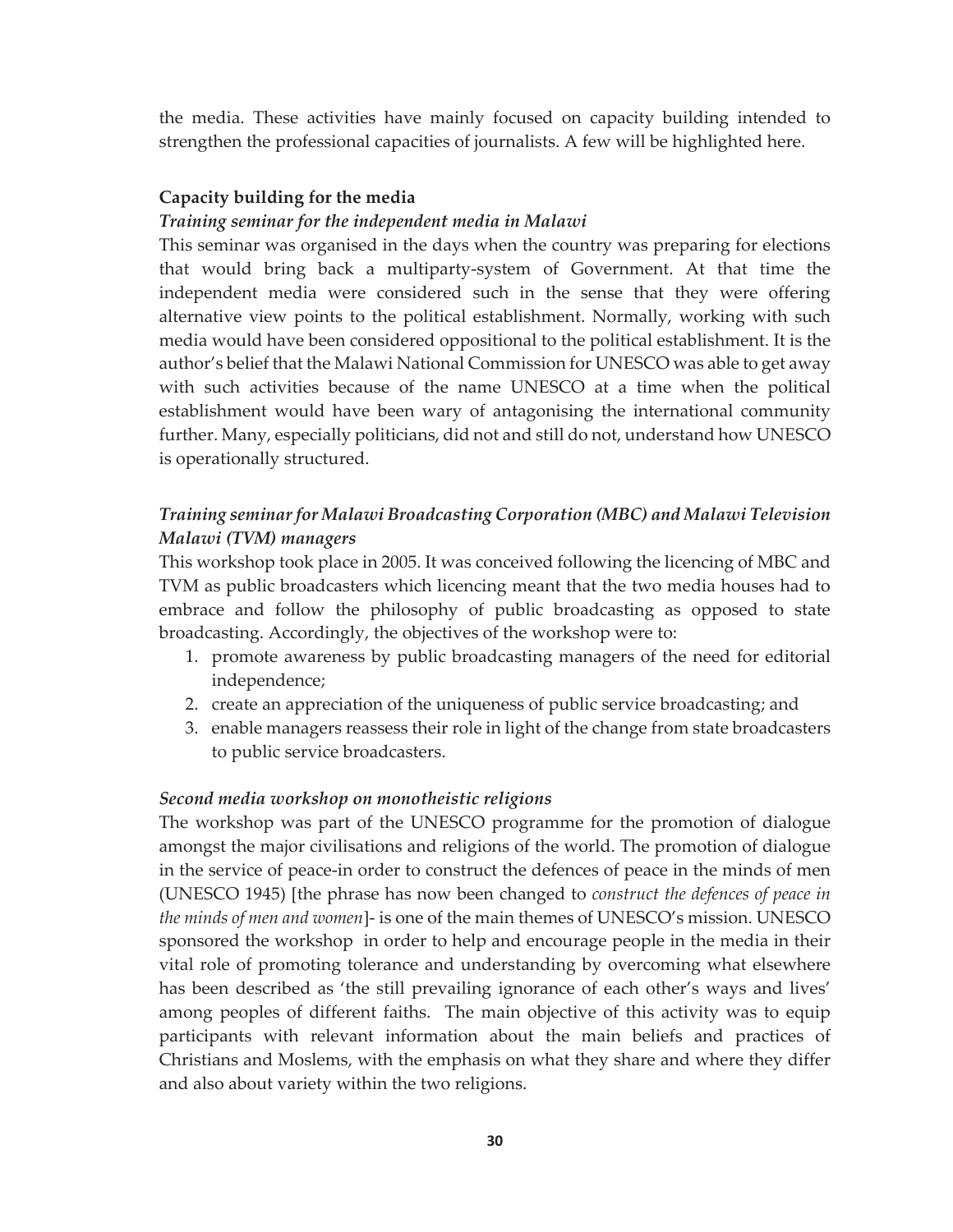#### *Training of journalists in the coverage of elections*

The aim of the training was to contribute to the improvement of the standards of coverage of the electoral process and help journalists strategise on the coverage of the 2009 Presidential and Parliamentary Elections in such a way as to make the coverage more meaningful and beneficial to the voter. During the training, the Malawi Electoral Commission stated what it expected from the media, namely that the media would help convince people to go and vote, explain party manifestos to the public, and provide balanced and impartial reporting.

# **Role of the media in providing humanitarian information in emergencies and disasters**

Since 1990, the frequency and magnitude of disasters to which Malawi is prone has steadily increased with the result that more people are affected. This increased trend is attributed to climate change, population growth and urbanisation. Common hazards in Malawi include floods and landslides (due to heavy storms), droughts resulting in pest infestations and accidents (such as fires), disease epidemics and earthquakes.

 Heavy rains experienced in the first quarter of 2015 for example, caused flooding in 15 of the 28 districts in Malawi, most of which are located in the southern part of the country affecting over 684,700 people. On the diseases front, by June 2015, there were 693 reported cases of cholera and 11 deaths.

 In 2018, Malawi experienced the most severe prolonged dry spells and fall army worm infestation which wreaked havoc on agricultural production of 3.8 million people (Ministry of Agriculture, Irrigation and Water Development Report 2018). With little rain falling in some parts and or no rain falling in other parts of the country and fall army worms still destroying crop fields the outlook was alarming. It was expected to result in hunger affecting over 3.8 million people up to next growing season (Ministry of Agriculture, Irrigation and Water Development Report 2018). Even before the prolonged dry spells, the Malawi Government had declared drought a national disaster in December 2017 because of fall army worms. When disasters occur, it is mostly women who are affected. Women are first responders but usually face the brunt of the disaster through abuse, loss of property, loss of loved ones and lack of immediate assistance.

 Like in many other areas of human endeavour, the media is an important partner in providing information in times of emergencies and disasters. Information disseminated by the media can:

- 1. reduce of loss of life and property due to early warnings of natural hazards helping to minimise recovery costs hence resources can be redirected to other areas of development;
- 2. help make the public aware of impending hazards and provide advice to take appropriate action to ascertain their wellbeing, and help simplify technical information provided by government Ministries, Departments and Agencies (MDAs) which might be difficult to understand due to illiteracy levels.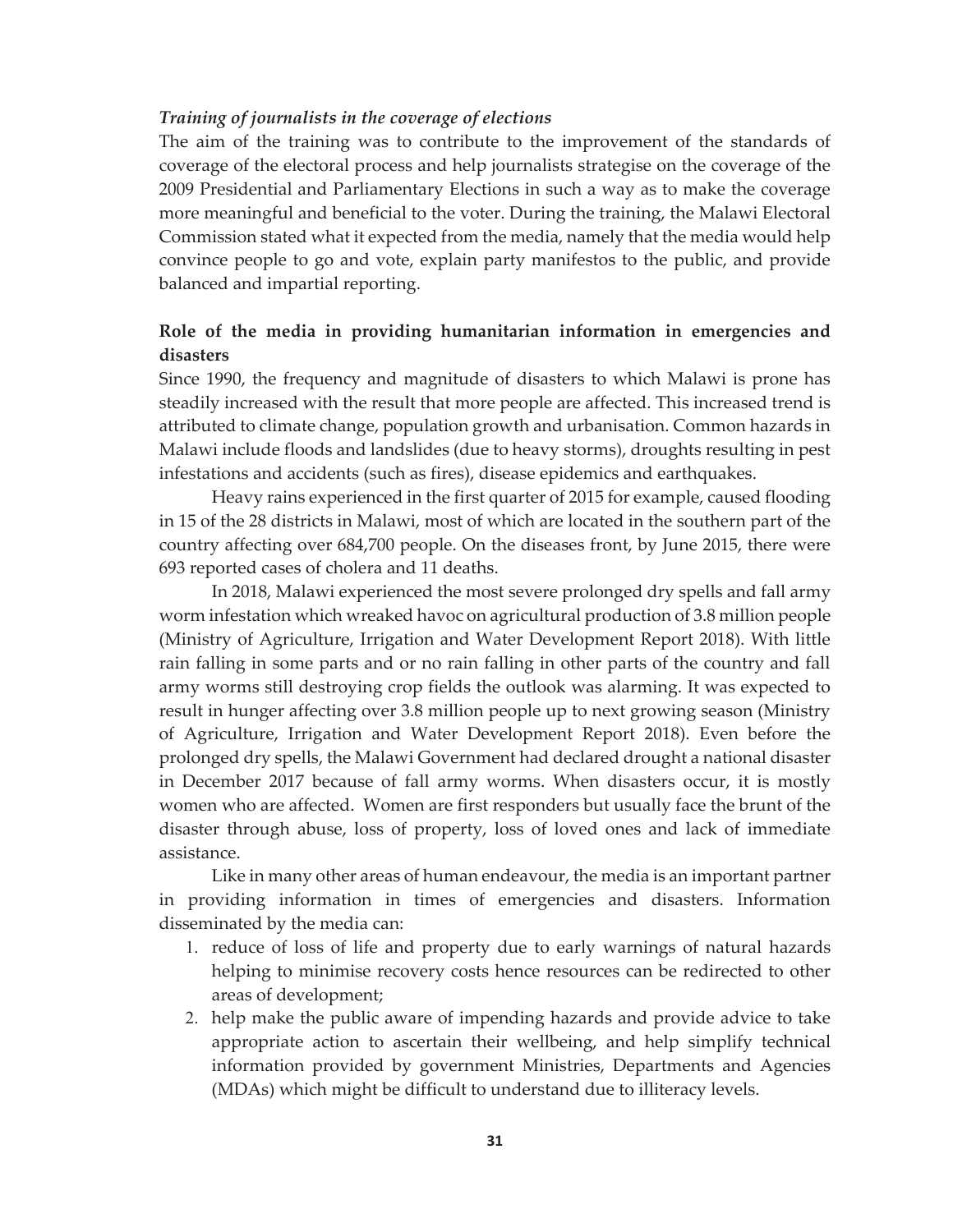The aim of the initiative was to improve media coverage of news and information on emergencies and disasters related to climate change. The objectives were to:

- x assess sources of information for the media on how to report on emergency and disasters arising from climate change;
- develop media guidelines on reporting emergency and disasters arising from climate change;
- conduct training of journalists;
- encourage greater participation of women in reducing the effects.

# **Information and Communication Technologies (ICT) training for women in gender and human rights NGOs**

Advances in ICTs have become central to the process of human development. Marcelle (2000) observes that ICTs are a complex and heterogeneous set of goods, applications and services used for producing, distributing, processing and transforming information. Their use has made possible the phenomenal progress human beings have made in gathering, processing, disseminating and using information. Societies are now required to promote new skills and knowledge, to adapt and cope with a rapid pace of skills acquisition, to effectively apply new skills and knowledge. Unfortunately there are gender disparities in the capacity to harness the potential of ICTs. They do not favour women who form part of excluded and marginalised groups who never have the skills required nor the ability and resources to acquire the necessary skills.

The Millennium Declaration adopted in 2000 underscored the urgency of ensuring that benefits of new technologies, especially ICT, are made available to all. The training was organised in the context of the foregoing. It was meant to impart knowledge and skills to women so that they could benefit from the exploitation of ICTs just as much as men as the participation of women in information technology design and development is generally low.

# **Training of Parliamentarians on the role of the media in democracy Boadzulu Holiday Resort in Mangochi from 25-29 November 2001**

Parliaments are at the centre of the notion of representative government which depends very much on transparency and accountability. Since the press plays a critical role in facilitating transparency and accountability, it was only logical to ensure that parliamentarians appreciate the role of the press in a democratic governance. As members of the Malawian society mandated to pass legislation, the impact of their actions on the creation of a conducive atmosphere for the operation of the media is beyond debate.

The training covered the following topics:

- 1. *The Role of the media in democracy and decentralisation***:** The essence of this topic was to draw the attention of participants to the fact that for Malawians to realise the full opportunities and benefit from the principles of a truly democratic country, there was need to strengthen structures and avenues for political participation of which the media was one.
- 2. *Media and electoral processes***:** This topic focussed on giving the participants a wide understanding of the role of the media in electoral processes by among other issues, explaining the need to clarify messages from those seeking political office, encouraging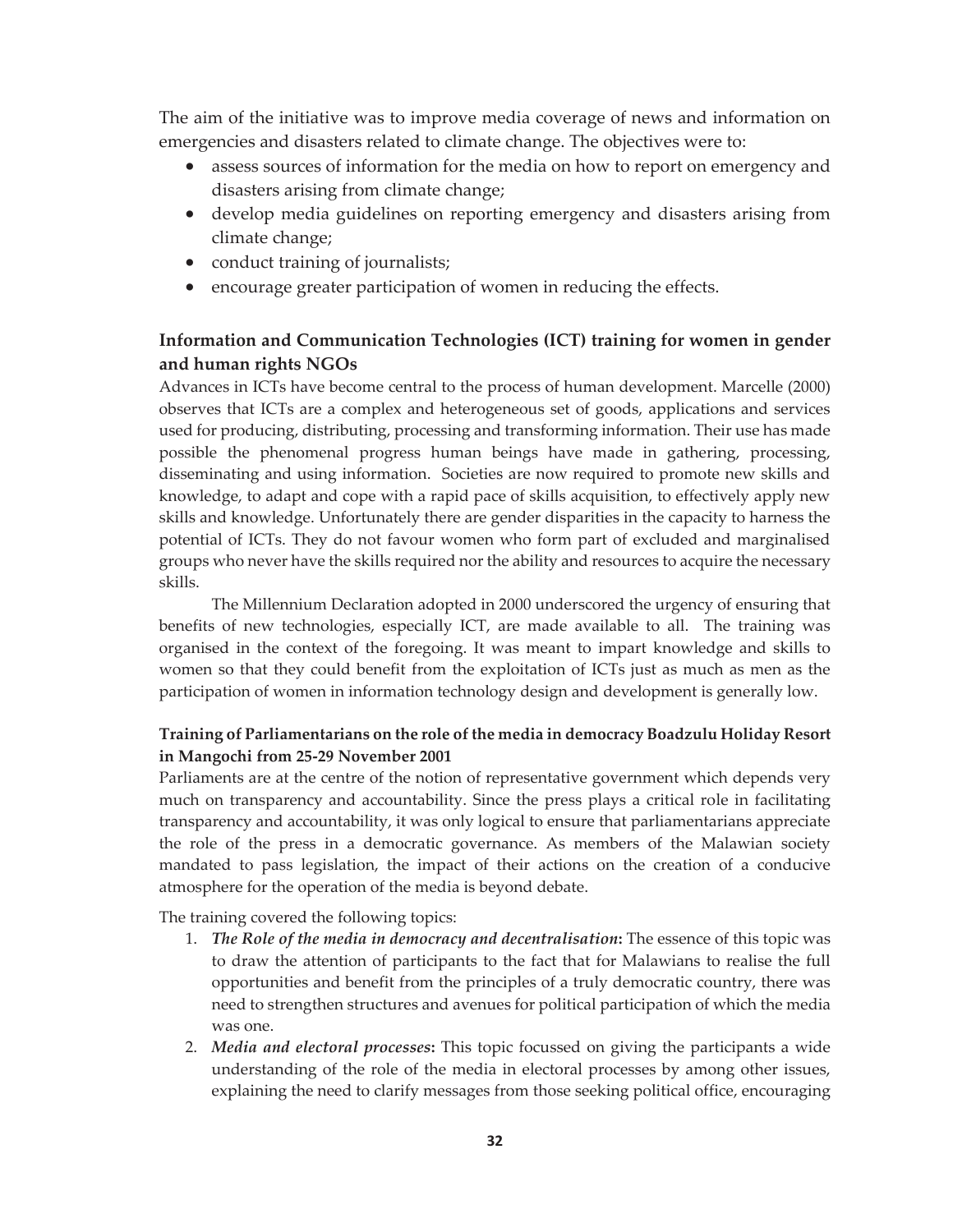the electorate to participate in elections either as candidates or voters and to denounce electoral misbehaviour.

- *3. The role of the media in promoting transparency and accountability:* The objective of this topic was to enable participants understand transparency and accountability, democracy as a participatory governing process and introduce them to "pillars of democracy" namely the Office of the Ombudsman, the Human Rights Commission, the Law Commission, the Anti-Corruption Bureau and Non-Governmental Organisations whose role is to ensure that government and other public officers carry out their jobs honestly, openly and responsibly.
- x *The media as the Fourth Estate***:** Among other issues, what was discussed under this topic was that since in a democracy, elected representatives are answerable to the electorate, it was only right and proper for the media to be accountable to the public not to Parliament or any other institution. The media gets its authority to act as the fourth arm of Government from the people.
- x *Human rights education:* One of the main issues which the topic covered was the importance of human rights education, namely that it is a source of knowledge and that it enables people develop certain attitudes and values which are in line with democracy.
- x *Basic documents recognising the principles of press freedom:* The topic drew attention to the fact that the role the media can play in a democracy depends very much on the extent to which the law protects freedom of expression and media freedom. In that context, the Constitution of the Republic of Malawi was described as one of the instruments that protects media freedom as it has provisions for the gathering and dissemination of information, ideas and opinions. The topic also emphasised the fact that though circumstances can arise for limiting freedom of expression, freedom of the press and other human rights, such limitations must be prescribed by law, be reasonable, be recognised by international human rights standards, and must be necessary in an open and democratic society.

# **Provision of Mobile Video Vans to the Department of Information**

In 1992 UNESCO's IPDC purchased mobile video vans for the Department of Information. It followed a request by the department. The request was born out of the need to reach rural areas communities on issues pertaining to literacy, health, agriculture, social welfare, population and the environment.

## **Computerisation of the Malawi Broadcasting Corporation Newsroom**

In 1996 the IPDC approved a request to computerise news processing at the Malawi Broadcasting Corporation (MBC) so as to ensure efficiency in the processing of news. Further assistance was provided in 1999 by the Government of France but through the IPDC.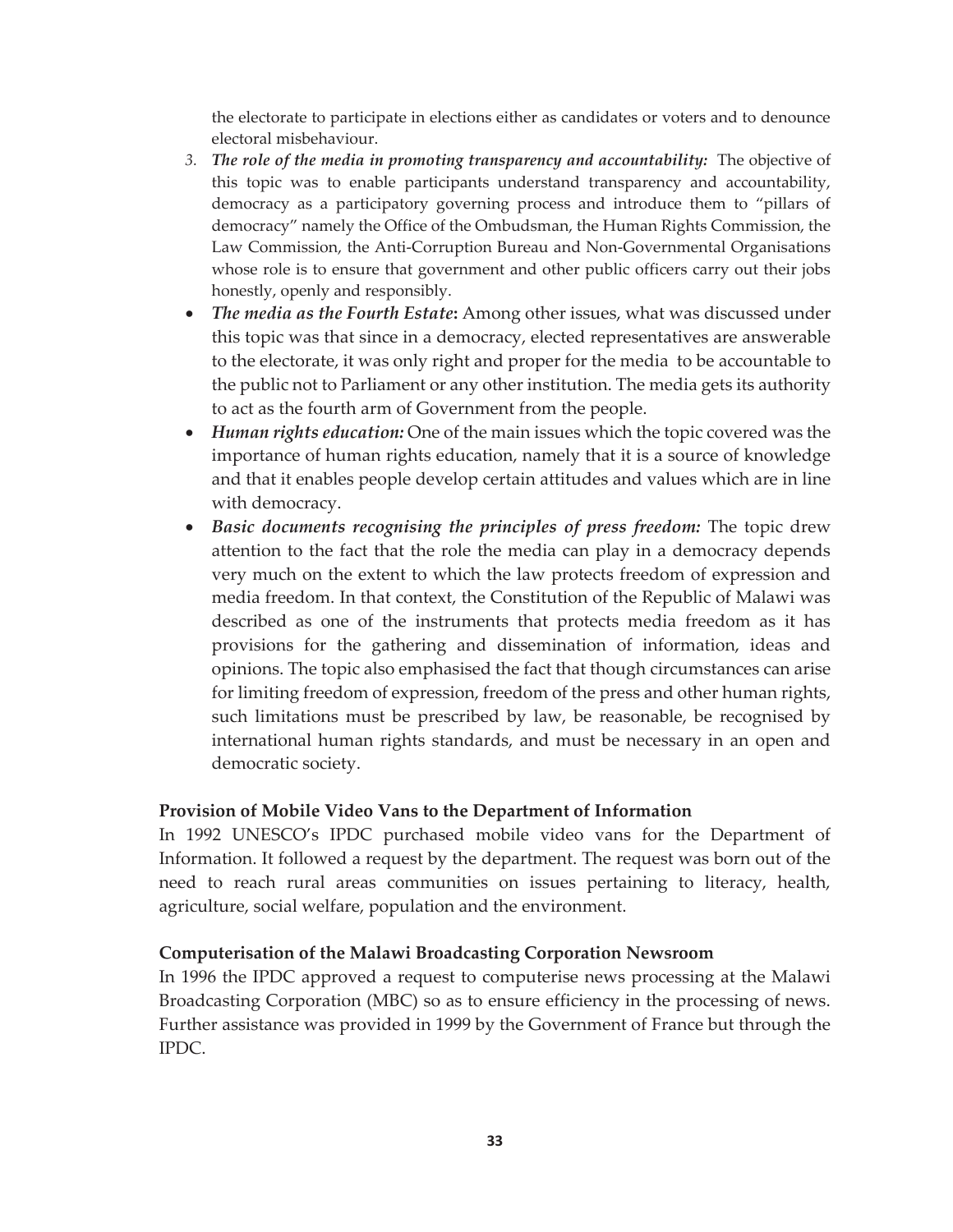#### **Support to Television Malawi**

UNESCO, through the Commission has in the past provided assistance to MBC Television (MBC-TV), then known as Television Malawi (TVM) on three occasions. The first time financial assistance was provided for the purchase of some equipment in 1998. During the same year, the UNESCO Film and Video Training Project organised a sixweek training course for 30 personnel from TVM. The aim of the training was to help TVM organise itself in a manner that would enable the station deliver her local content programming requirements. The course covered journalism practice and camera, sound, editing and production management.

In March 2002, a fire broke out at the building housing TVM at Njamba destroying the only studio including equipment such as the central air conditioner, lights, studio sets, graphic computers and many other such equipment. In view of the fact that the station had become very popular in the short period of its existence and that it was disseminating information that was important for the Malawian public, the Commission felt duty bound to request UNESCO for emergency assistance and it was provided.

#### **Sensitisation on Access to Information Bill**

Section 37 of Malawi's Republican Constitution provides for the "the right of access to information held by the State or any of its organs at any level of government in so far as such information is required for the exercise of his rights". In 2008 the enabling legislation to the right of access to information had not yet been passed as Government kept on saying that it was still being worked on. Stakeholders understood that in order for the bill to be passed into an Act it had to be understood and accepted by Parliamentarians, public servants and the general public had to be aware of the rights envisioned in the bill. It was for those reasons that the Commission sought assistance to carry out sensitisation activities around the bill.

Some activities foreseen in the conceptualisation of the initiative were overtaken by events. The training seminar targeting senior government officials and the other meant for Parliamentarians had already been conducted by MISA-Malawi (then National Media Institute for Southern Africa- NAMISA) with financial assistance from other cooperating partners. The Commission, therefore, focused on the Police Service. Senior civil servants and Parliamentarians were, nevertheless, still adequately covered through the panel discussions which were structured in such a way that apart from targeting the general public, they were also of immense significance to public servants and Parliamentarians.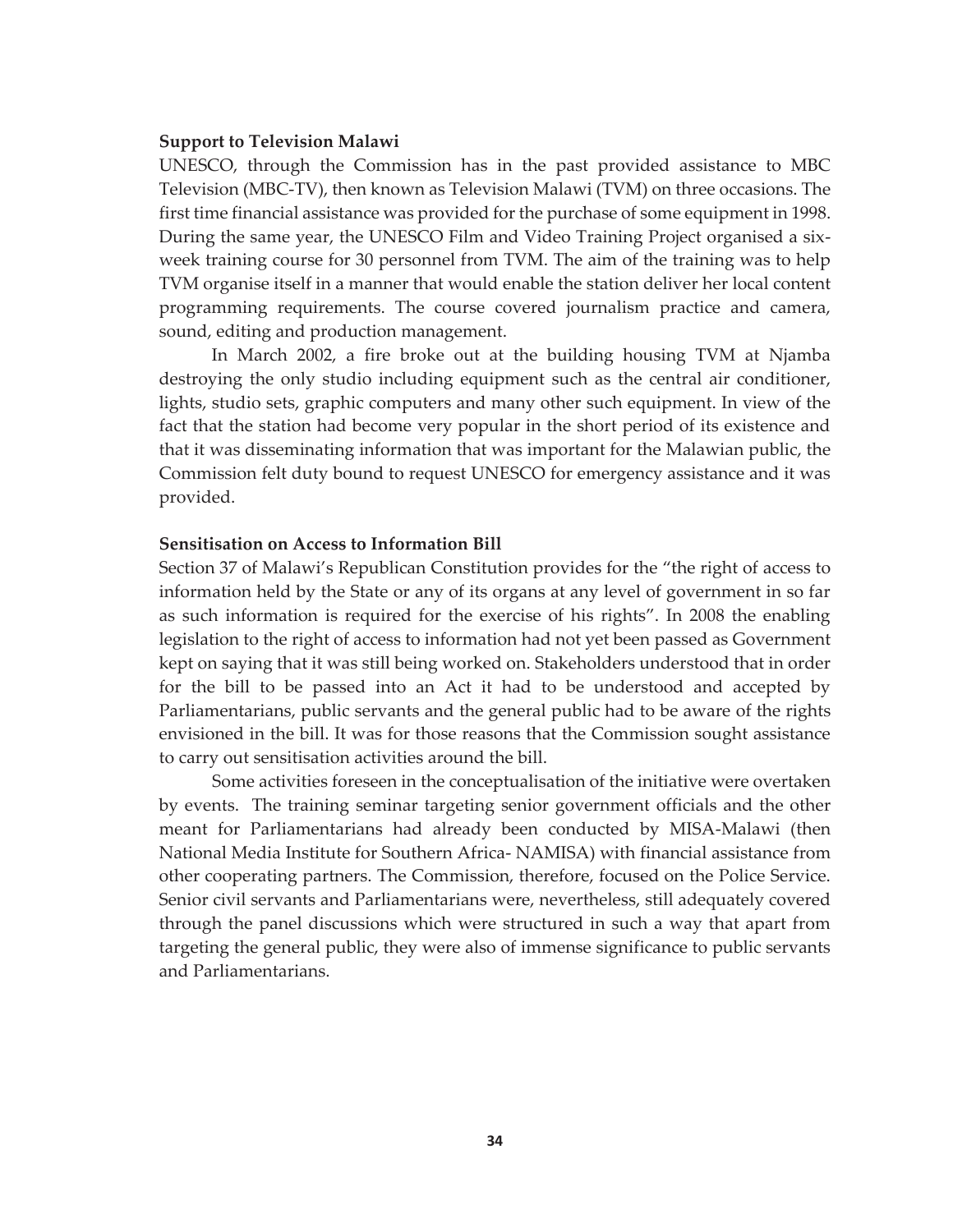# **Promotion of digital wellness and information ethics awareness and knowledge in Girls Secondary Schools in Malawi**

The youth, especially girls, are a particularly vulnerable group when it comes dangers and abuse arising from the use of the media and the Internet. This is why the need for media literacy ICT in Malawian secondary schools cannot be overemphasised.

When students join universities from secondary schools, most of them lack the skills of locating and evaluating information especially in its digital form and this limits its effective use. It becomes important for them to be empowered with the knowledge and skills to access, evaluate and use information effectively. This is especially important because the availability of the mass of electronic resources in university libraries, the internet, websites and Webpages is growing rapidly and the platforms are also readily accessible resulting in the challenge of using information effectively and responsibly.

This state of affairs is what led to the conception of this initiative. A manual for secondary school teachers and a manual and another for secondary school students were produced under the initiative. Secondary school teachers were trained so that they could go and train students on media literacy, cyber wellness and information ethics.

## **Conclusion**

The benefits from UNESCO's Communication and Information activities outlined above have been many and varied. They include giving momentum to policy and legislative issues, training of journalists, providing equipment to media organisations, supporting MISA-Malawi activities and establishing and popularising community radios.

On the downside, being the poorer cousin in the United Nations system, assistance from UNESCO is basically meant to get things going and is thus usually rarely substantial for certain projects. This also means that some important areas falling within UNESCO's mandate are not addressed or are taken over by other development partners. There is however a face saver these days as assistance is put under the umbrella term of United Nations but a scrutiny of the financial muscle would show that the smallest amount comes from UNESCO.

#### **References**

- *AMARC. 2007.* Community radio social impact assessment: Removing barriers, increasing effectiveness*. Montreal: AMARC.*
- Banda, F & Fourie, PJ. 2004. Towards a policy model for community radio broadcasting in Zambia. *Communication: South African Journal for Communication Theory and Research* 30 (2):50-83.
- Diedong, AL & Naaikuur, L. Ghana's experience in participatory community radio broadcasting. *Global Media Journal African Edition* 6(2):123-147.